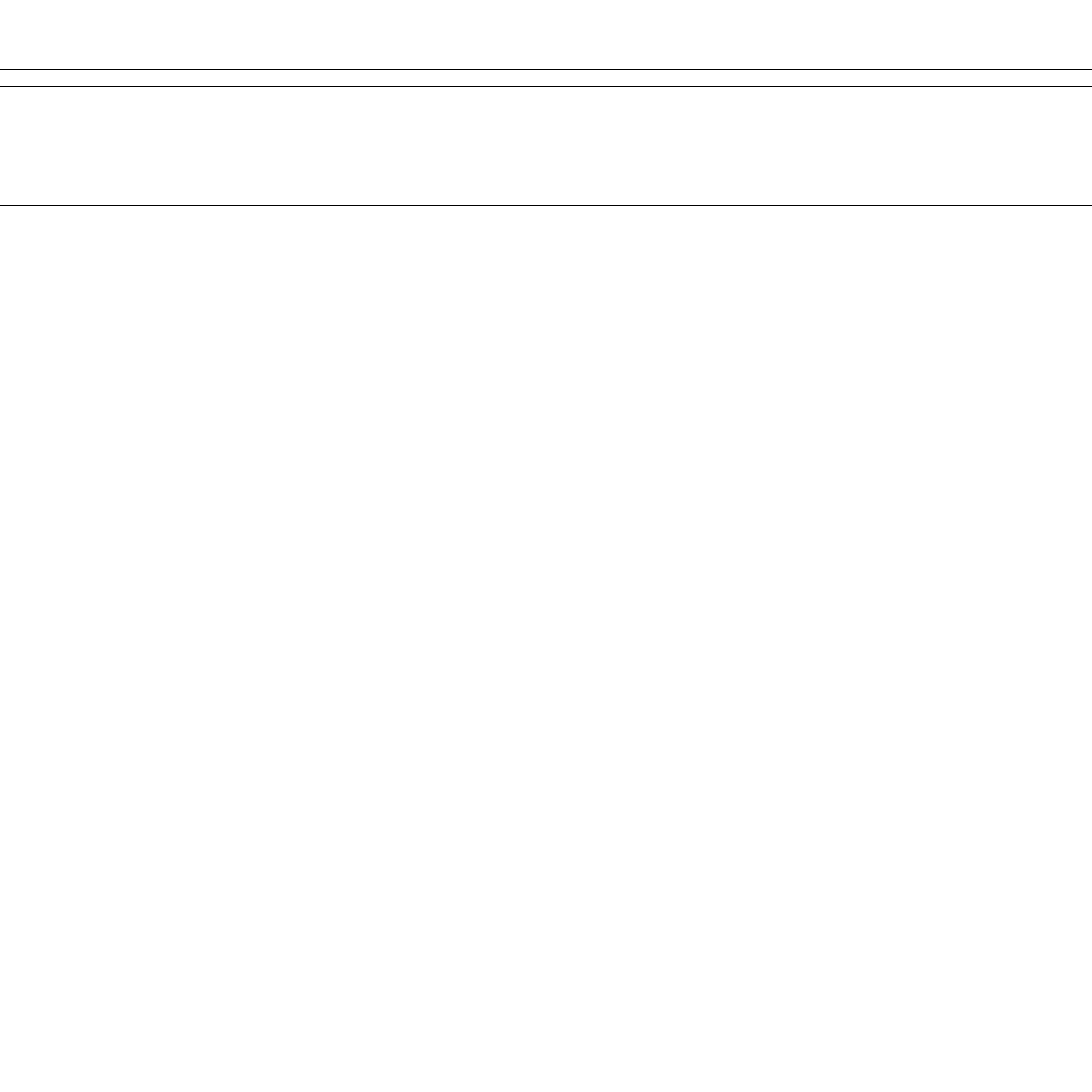### NASA Anti-Harassment Policy and Procedures

NASA, as an employer and a Federal agency, is committed to creating and maintaining a workplace environment that encourages and empowers each individual employee to perform at his or her best. Harassment, therefore, has no place at NASA. It is NASA's longstanding policy that harassment in the workplace is prohibited and will not be tolerated. This prohibition applies to harassment by anyone, including supervisors, coworkers, and contractor personnel, in the workplace at any NASA facility.

The Agency's Anti-Harassment Procedures are designed to assist NASA in

- 1) preventing harassing conduct before it becomes severe or pervasive, i.e., harassment within the meaning of antidiscrimination laws;
- 2) conducting a prompt, thorough, and impartial investigation into allegations of harassing conduct; and
- 3) taking immediate and appropriate corrective action when the Agency determines that harassing conduct has occurred.

This brochure provides NASA employees with information about anti-harassment policy and procedures. For more detailed information, please refer to NPR 3713.3.1

1. NASA Procedural Requirements 3713.3, accessible at *<http://nodis3.gsfc.nasa.gov/displayDir.cfm?t=NPR&c=3713&s=3>*.

NASA ANTI-HARASSMENT POLICY AND PROCEDURES: STRIVING FOR A WORK ENVIRONMENT FREE FROM HARASSMENT | 1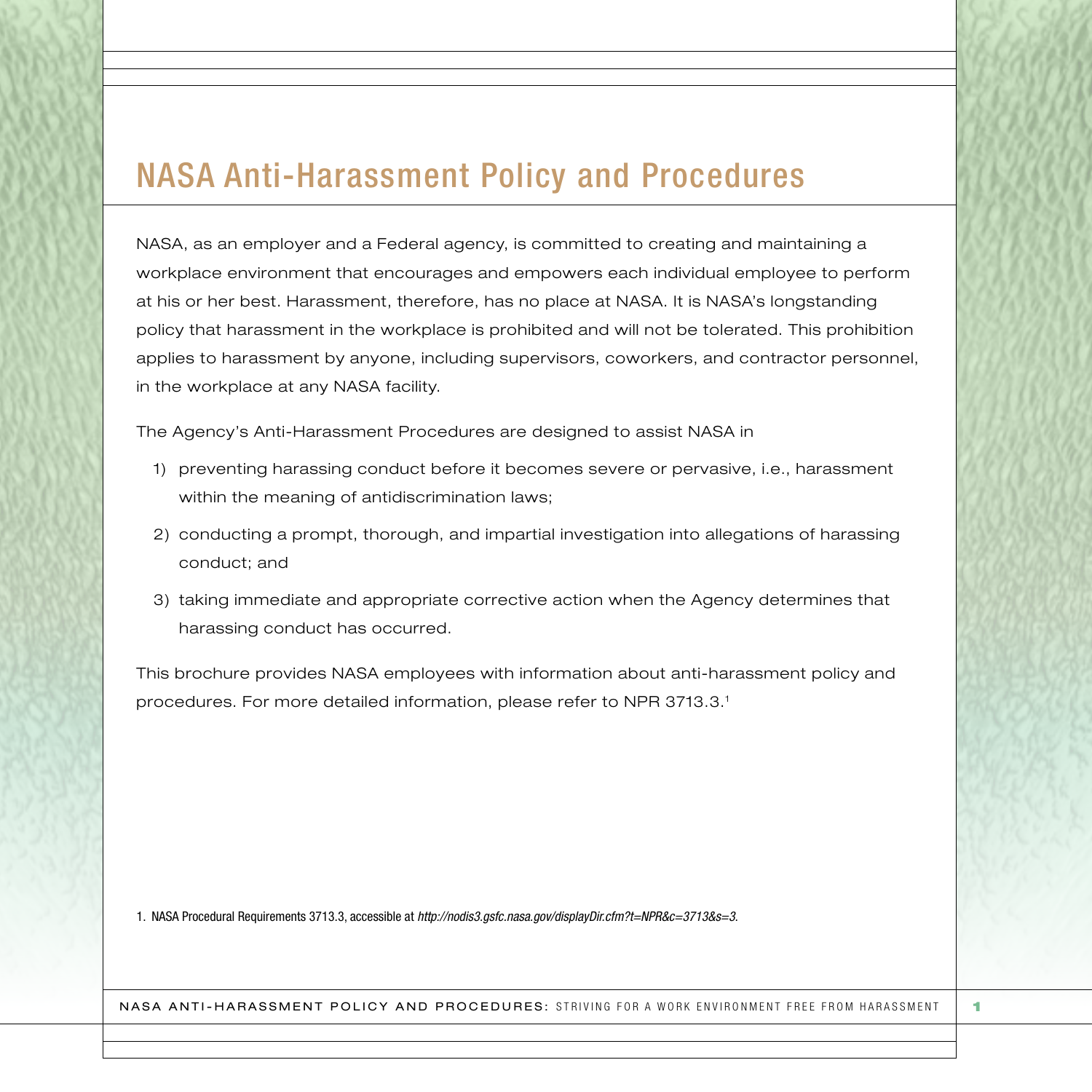#### Harassment Defined

Harassment (or harassing conduct) is defined by NASA Anti-Harassment Procedures as

Any unwelcome conduct, verbal or physical, **regardless of whether it is** based on an individual's race, color, gender, national origin, religion, age, disability, sexual orientation, status as a parent, gender identity, genetic information, or retaliation... when: (1) the behavior can reasonably be considered to adversely affect the work environment or (2) an employment decision affecting the employee is based upon the employee's acceptance or rejection of such conduct.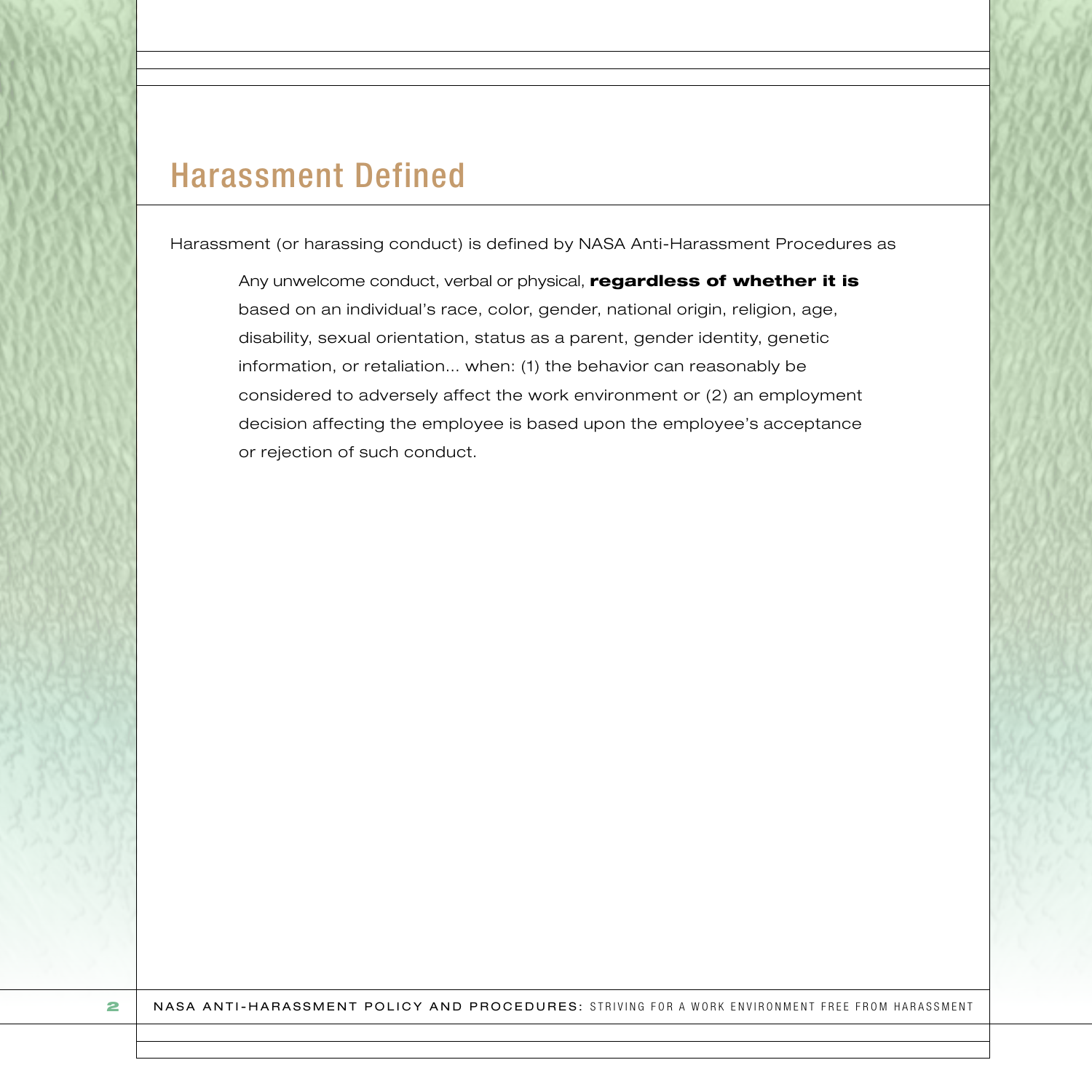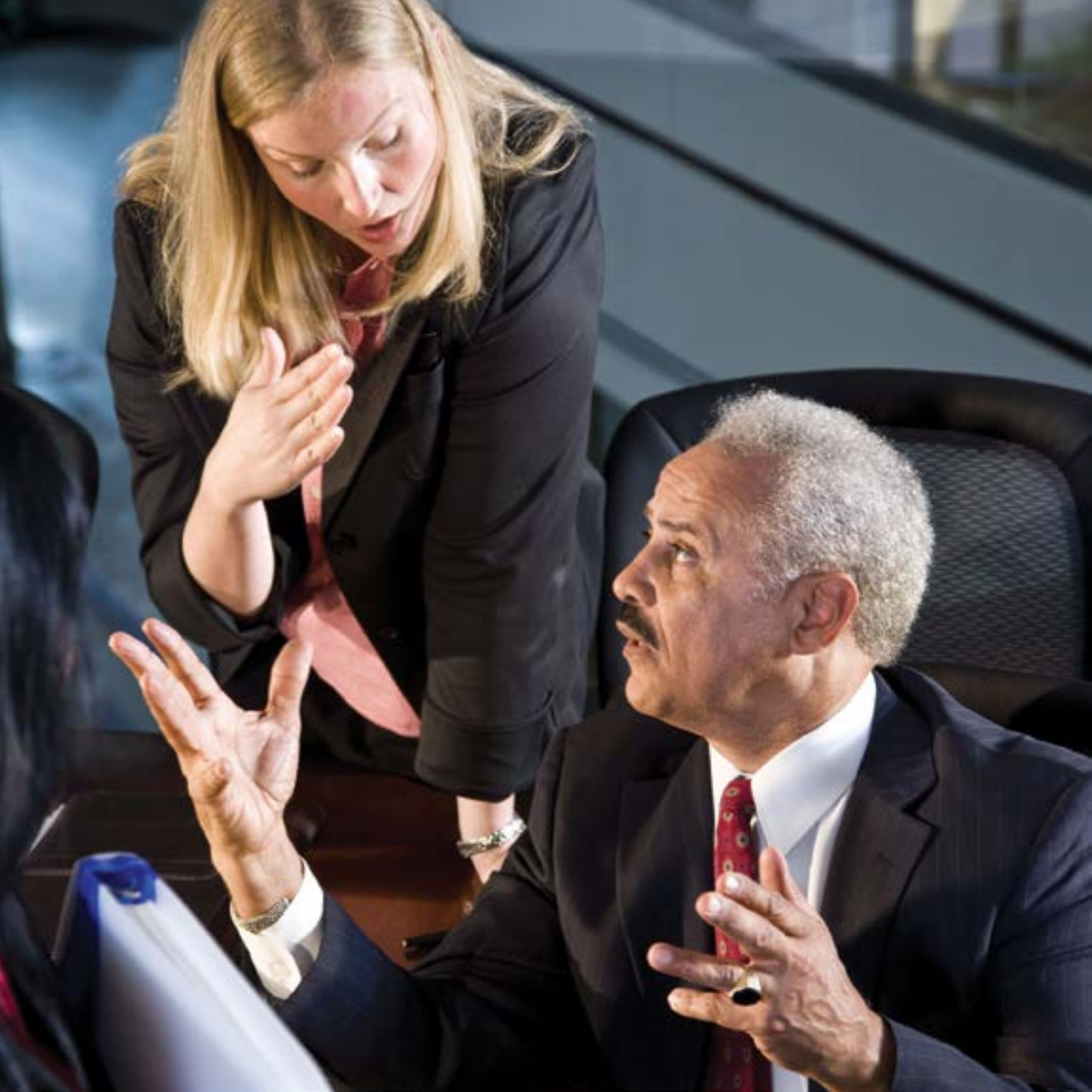#### What Does Harassment in the Workplace Look Like?

All NASA managers, supervisors, and employees have a role to play in helping to maintain a work environment that is free from harassing conduct. Examples of behavior inconsistent with NASA's anti-harassment policy include, but are not limited to, the following:

- **n** Threatening that rejection of sexual overtures will affect appointments, promotions, transfers, or evaluations.
- **n** Creating belittling caricatures or objects depicting persons of a particular race, national origin, religion, or other protected category.
- Telling racial or ethnic jokes or stories.
- n Teasing, mimicking, or repeatedly commenting on an individual's disability, accent, or other protected category.
- n Making offensive comments, jokes, or suggestions about an employee's gender.
- n Making obscene or lewd comments, slurs, jokes, epithets, suggestions, or gestures.
- Commenting on an employee's body or sexual characteristics.
- Displaying nude or sexually suggestive objects, pictures, images, or cartoons.
- Continuing prohibited behavior after a coworker has objected.
- Laughing at, ignoring, or retaliating against an employee who complains.

Note: The conduct must be unwelcome. Therefore, the perspective of the recipient—i.e., the person subjected to the behavior—as to whether the behavior is viewed as offensive, demeaning, or hostile is a primary consideration in determining whether the behavior constitutes harassing conduct.

6 NASA ANTI-HARASSMENT POLICY AND PROCEDURES: STRIVING FOR A WORK ENVIRONMENT FREE FROM HARASSMENT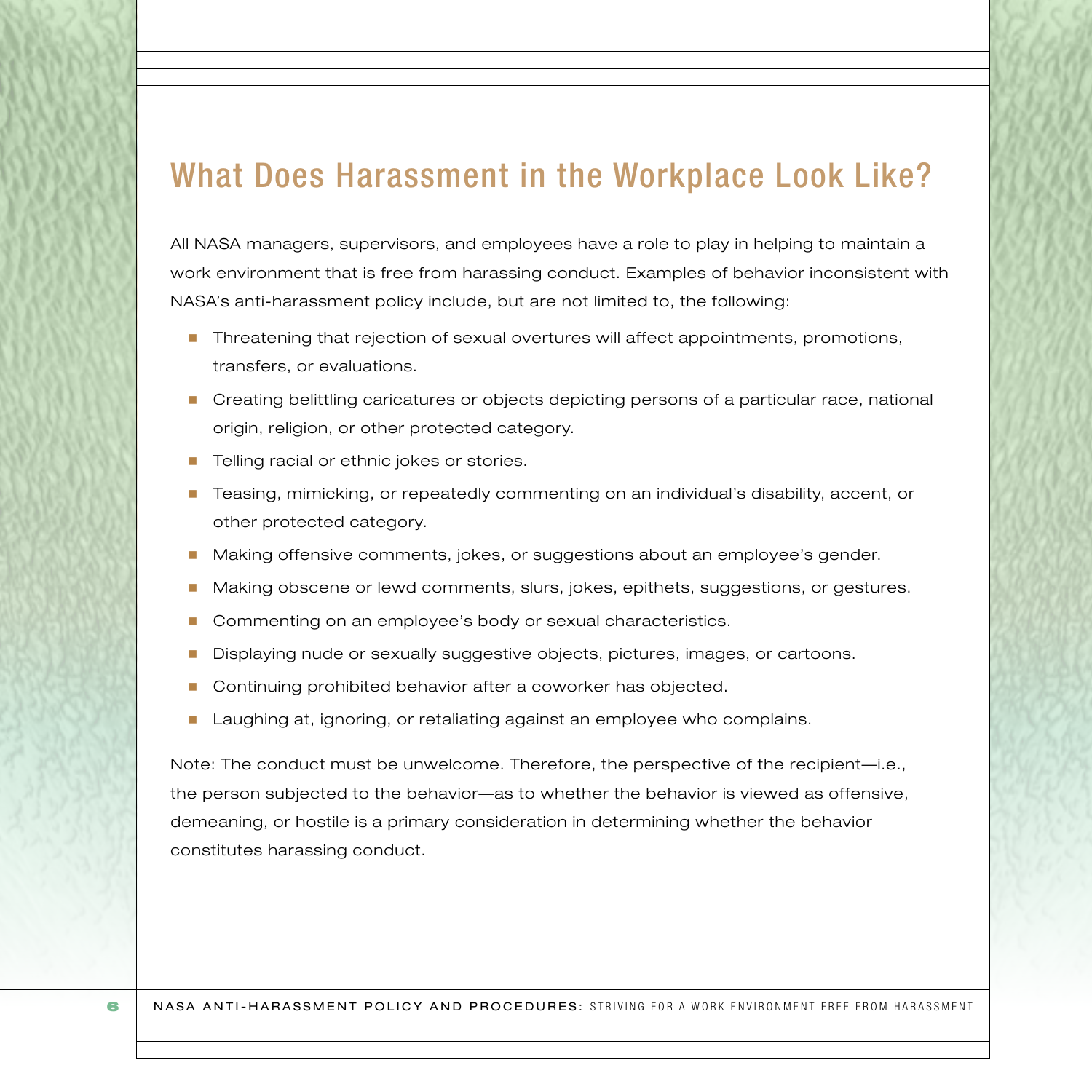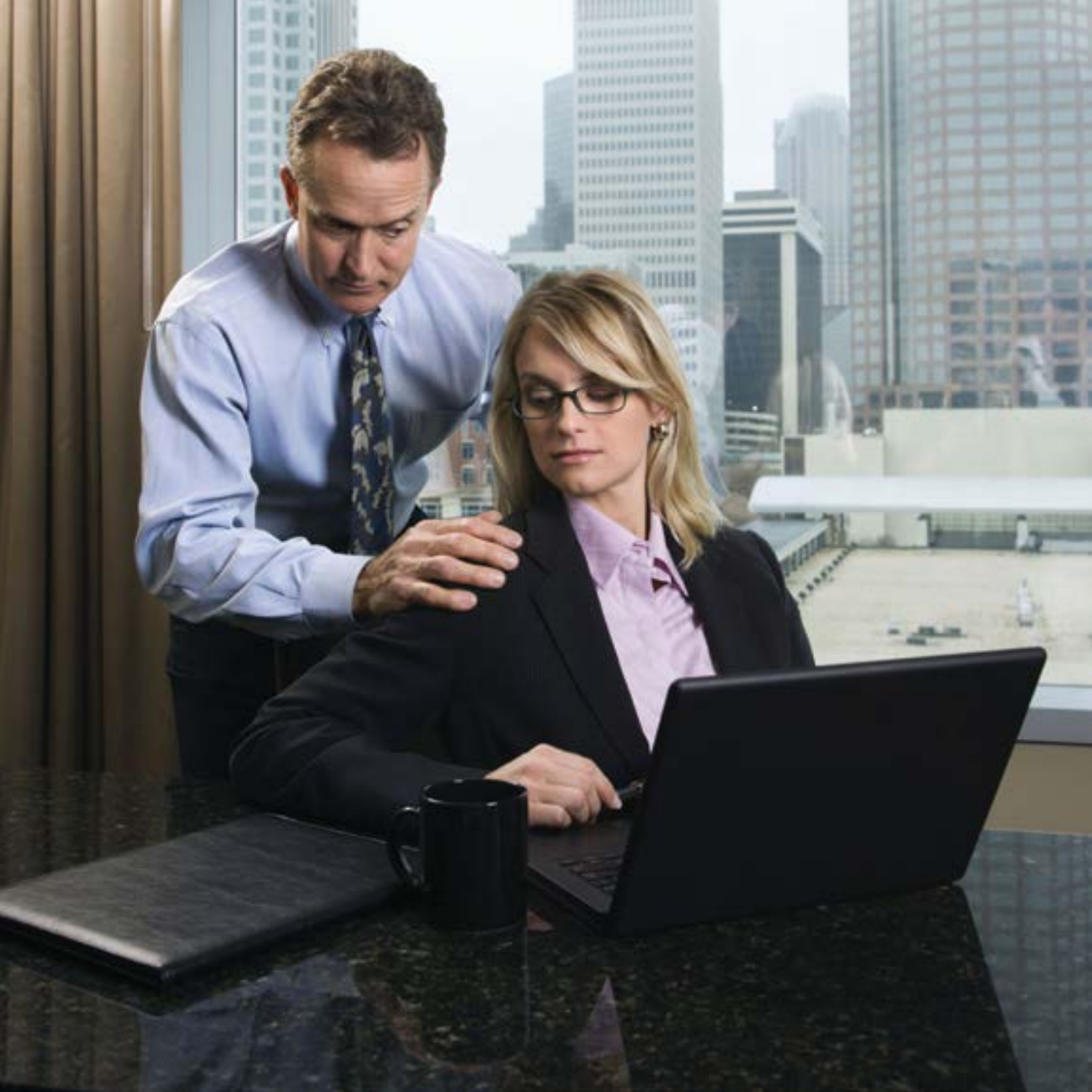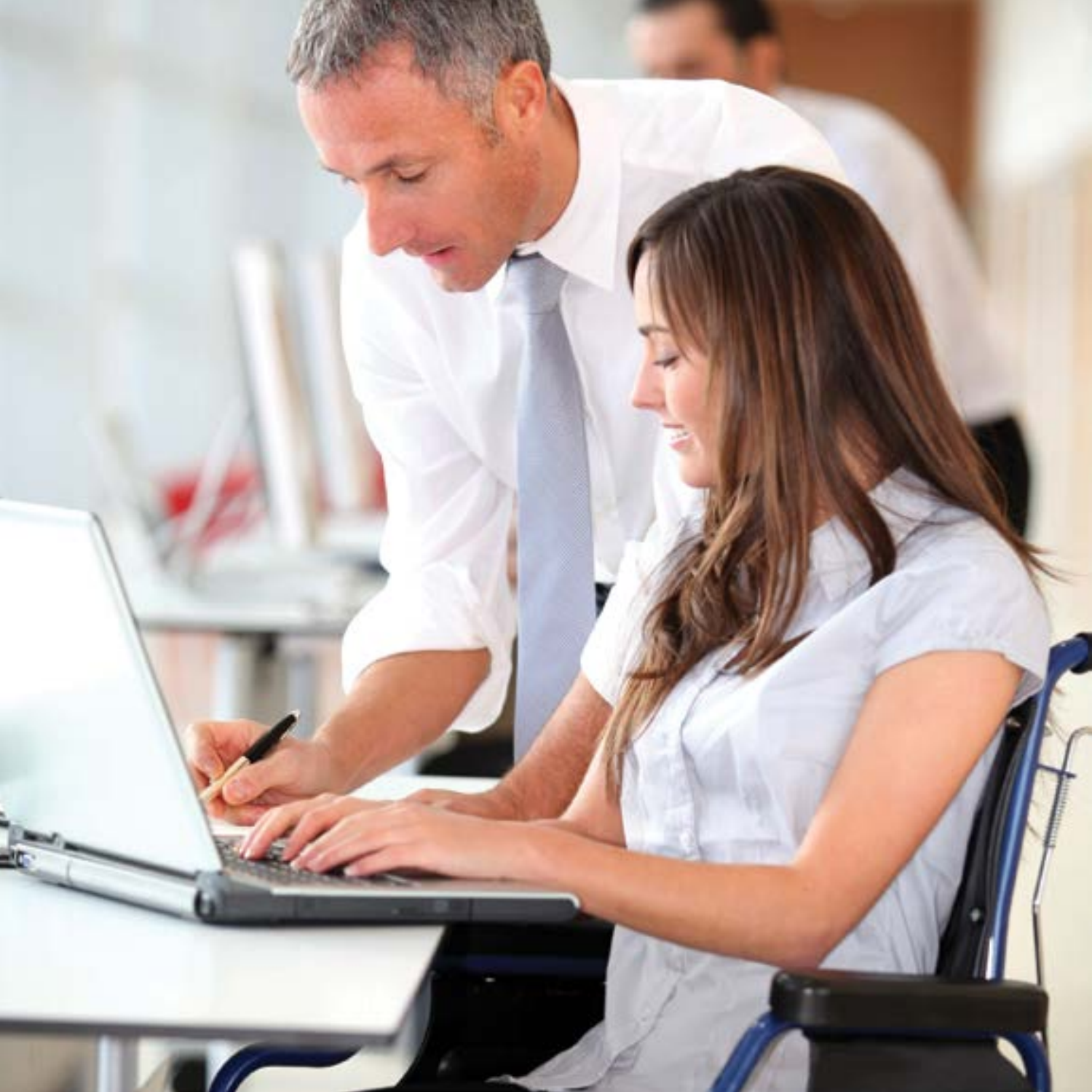#### How the Anti-Harassment Process Works

An employee who believes he or she has been subjected to harassing conduct can report the matter to his or her immediate supervisor (or second-line supervisor in the event the first-line supervisor is the alleged harasser); the Center Anti-Harassment Coordinator, or CAHC (see p. 12 for contact information); or any other official designated by the Center Director.

Supervisors or managers who observe or are notified of harassing conduct are required to assess the situation immediately and consult with the CAHC, as well as subject-matter experts in NASA's legal, human resources, and equal employment opportunity (EEO) communities. After consultation with the CAHC and other officials as needed, supervisors and managers may conduct an appropriate inquiry or fact-finding. Depending on the circumstances, the supervisor may also be advised to provide appropriate interim relief during the process.

The supervisor, in consultation with subject-matter experts, will make the ultimate determination as to whether the conduct violated the policy and, if so, what type of corrective action is warranted. Any employee, supervisor, or manager who is found to have violated NASA's anti-harassment policy or procedures may be subjected to appropriate disciplinary action, up to and including removal.

NASA ANTI-HARASSMENT POLICY AND PROCEDURES: STRIVING FOR A WORK ENVIRONMENT FREE FROM HARASSMENT | 9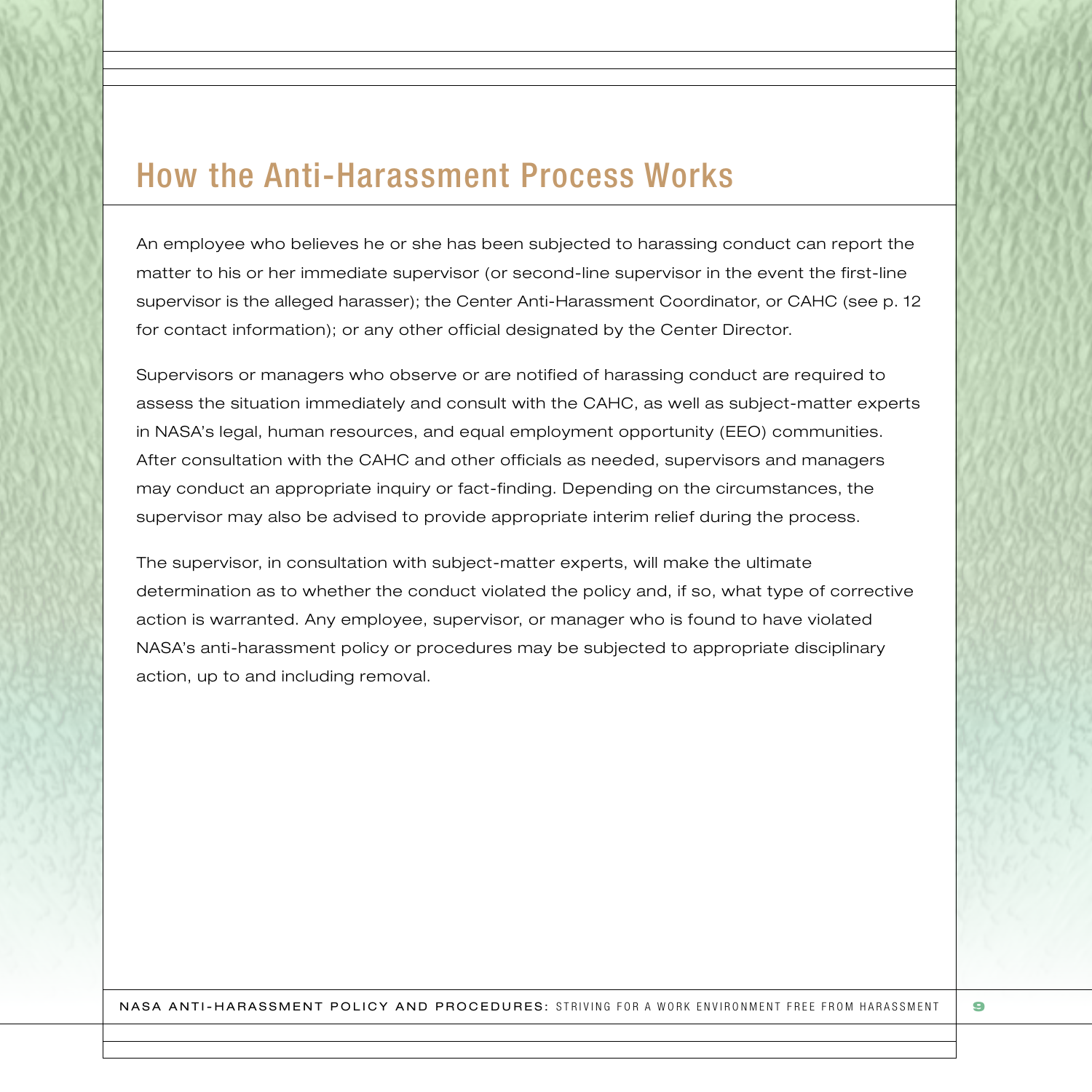### Harassing Conduct and Contract Employees

When a contract employee is alleging harassment by a NASA employee, or vice versa, this should be reported to the CAHC for further guidance and processing consistent with NASA Anti-Harassment Procedures. While NASA does not have the authority to address and rectify allegations of harassment raised by contractors against other contractors, it is expected that all contract employees performing duties on NASA premises will refrain from engaging in harassing conduct. NASA management has an obligation to ensure that NASA employees are working in an environment free of harassment. Therefore, in instances where a NASA employee has been advised of a contract employee being harassed by another contract employee at a NASA facility, the NASA employee should report this concern to the Contracting Officer's Technical Representative (COTR) or director of procurement for referral to the appropriate contracting official.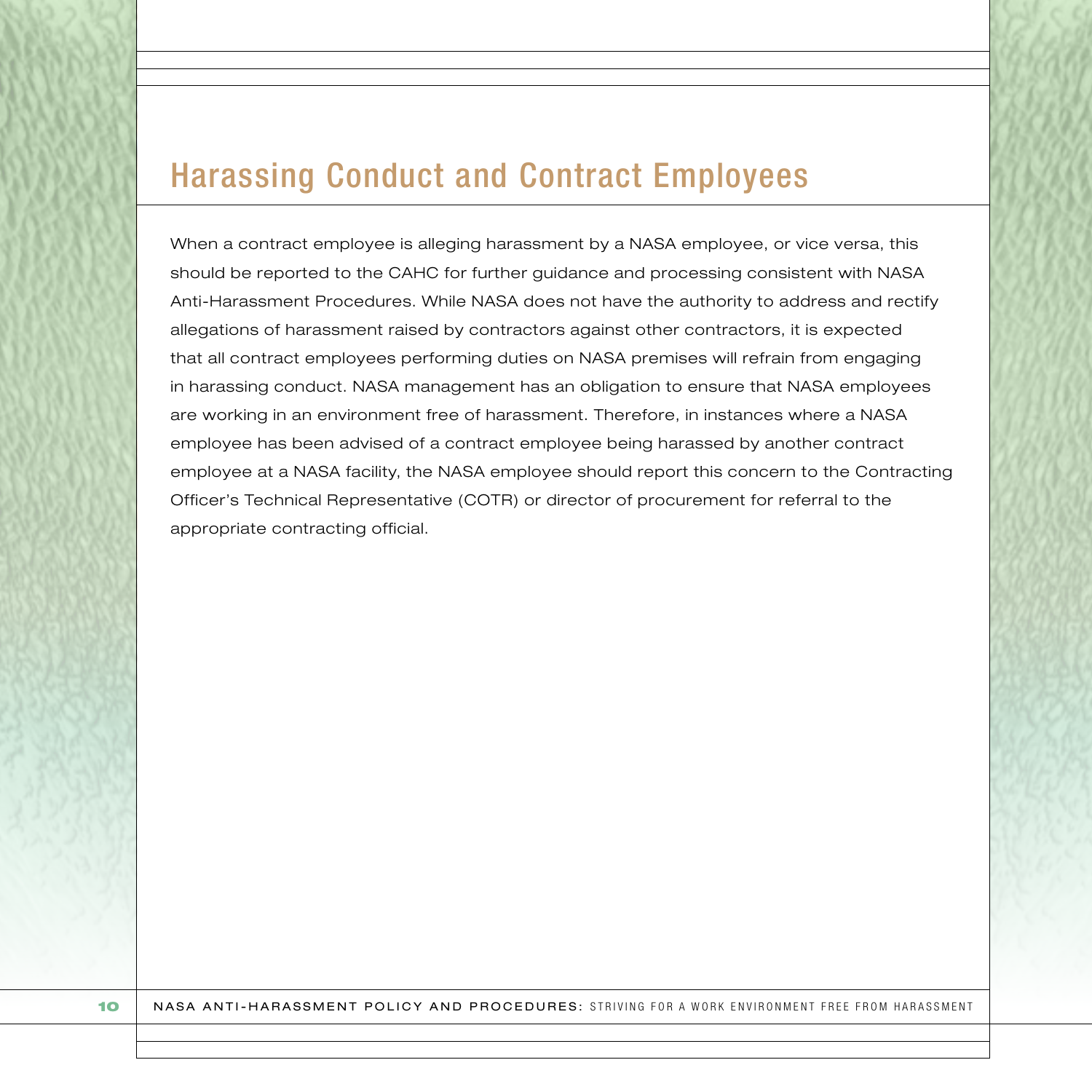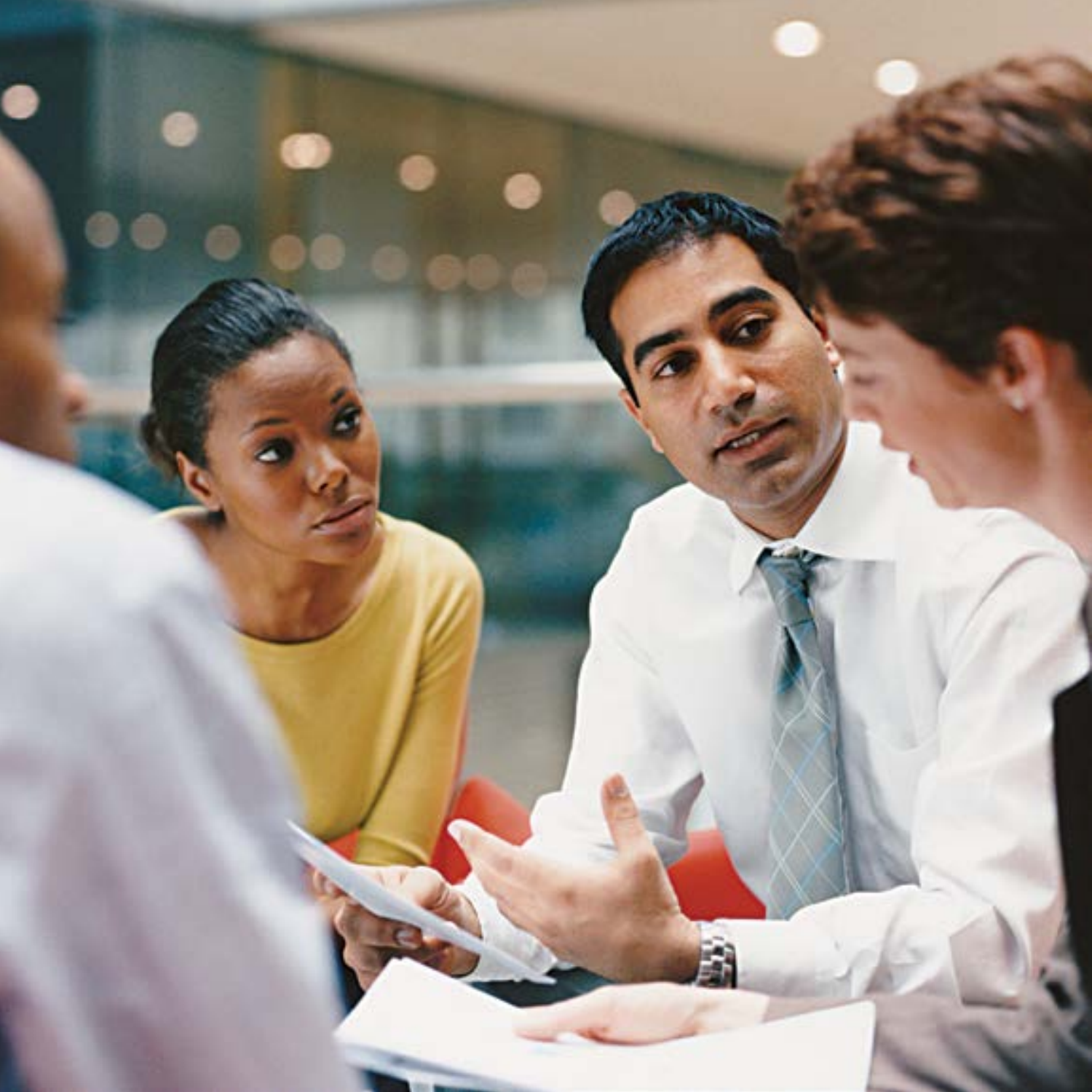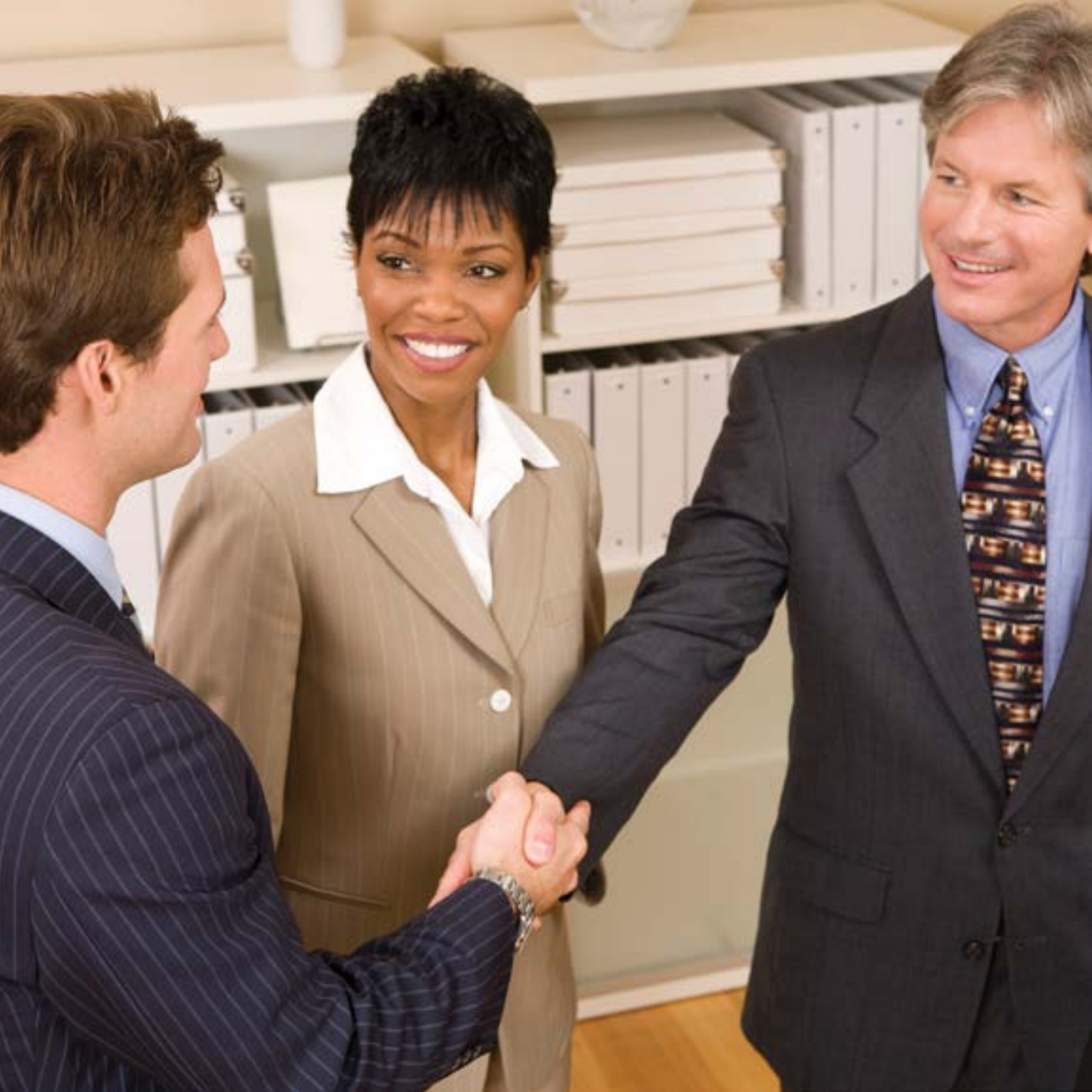## How Do NASA Anti-Harassment Procedures Differ from the EEO Complaints Process?

The Anti-Harassment Procedures set up a process for management to address employee allegations of harassment and take immediate and appropriate corrective action, including the use of disciplinary actions, to eliminate harassing conduct regardless of whether the conduct violated the law. The goal of anti-harassment policy and procedures is to address harassing conduct at the earliest possible stage before it can become "severe or pervasive" harassment within the meaning of antidiscrimination laws.

The Anti-Harassment Procedures do not affect rights under the EEO complaints process. The Anti-Harassment Procedures process is entirely separate and apart from the EEO complaints process. This means that an employee who reports allegations of harassment in accordance with NASA Anti-Harassment Procedures has not filed an EEO complaint. An employee who wishes to file a discrimination complaint should contact his/her Center EEO Office within 45 days of the alleged harassing conduct. An employee may also pursue both avenues of redress simultaneously.

NASA ANTI-HARASSMENT POLICY AND PROCEDURES: STRIVING FOR A WORK ENVIRONMENT FREE FROM HARASSMENT | 13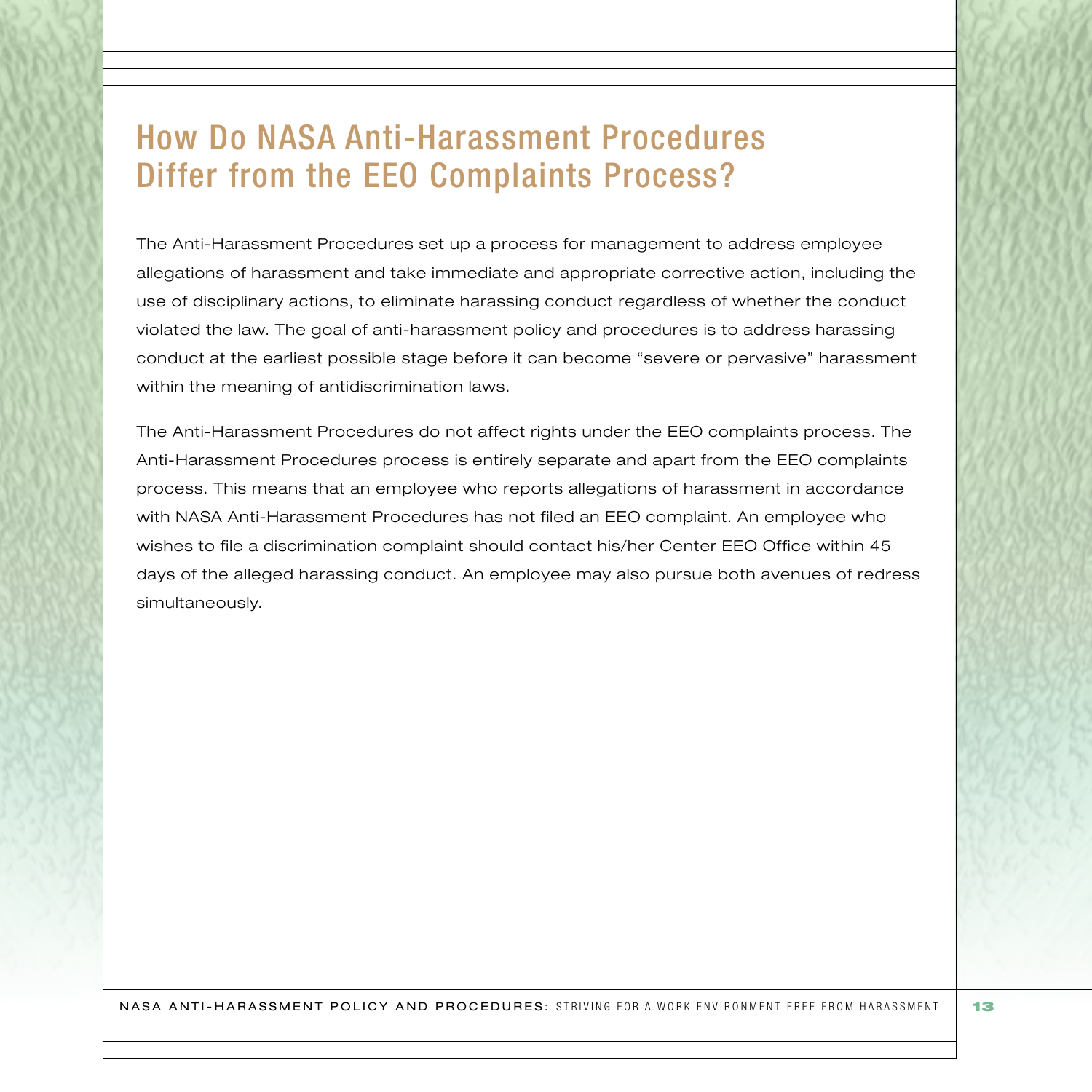# Where To Obtain Further Information About the Anti-Harassment Policy and Procedures

For additional information, contact your Center Anti-Harassment Coordinator (*[http://odeo.hq.nasa.gov/documents/NASA\\_CAHCs.pdf](http://odeo.hq.nasa.gov/documents/NASA_CAHCs.pdf)*), or the Agency Anti-Harassment Coordinator at 202-358-2167.



14 NASA ANTI-HARASSMENT POLICY AND PROCEDURES: STRIVING FOR A WORK ENVIRONMENT FREE FROM HARASSMENT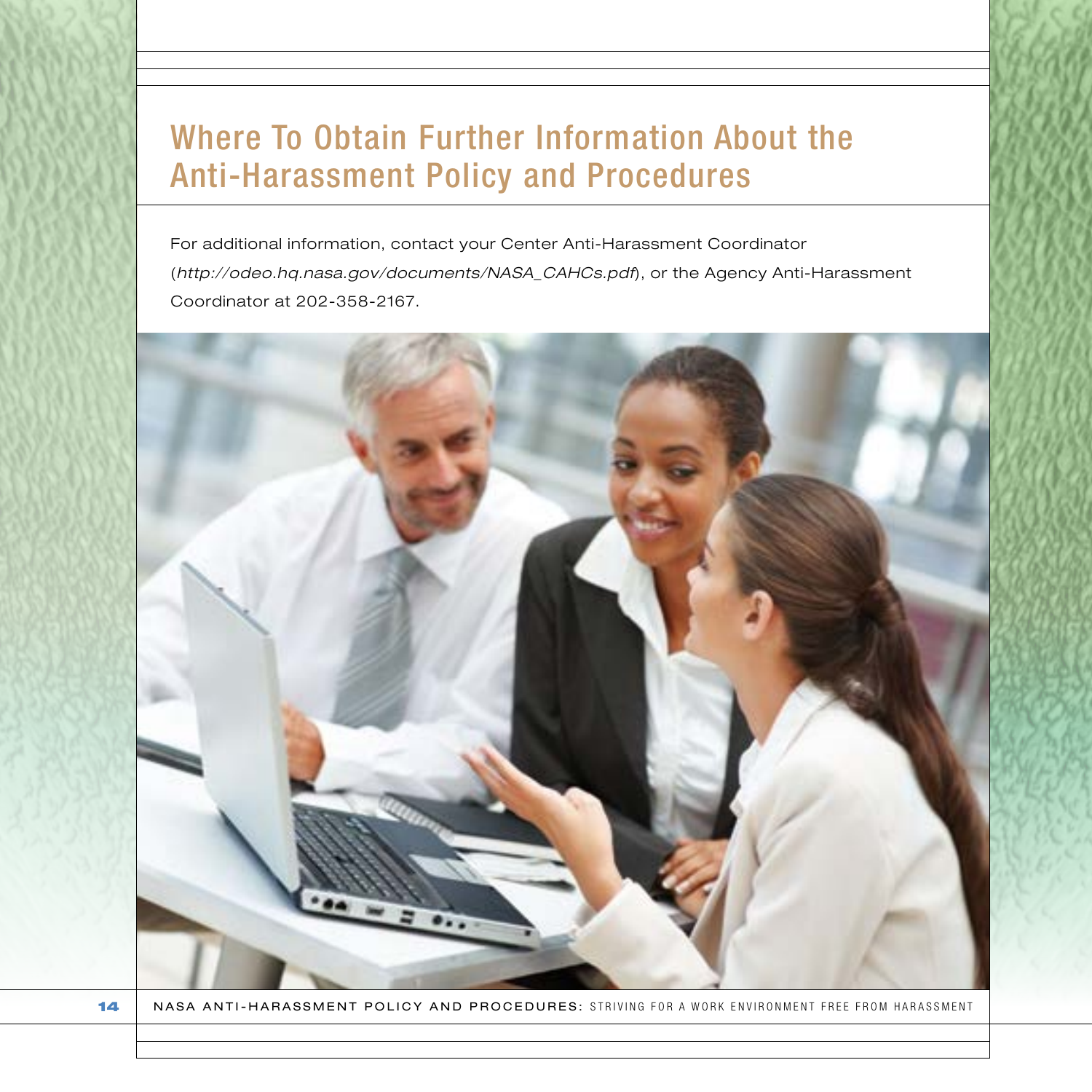$\overline{\phantom{0}}$